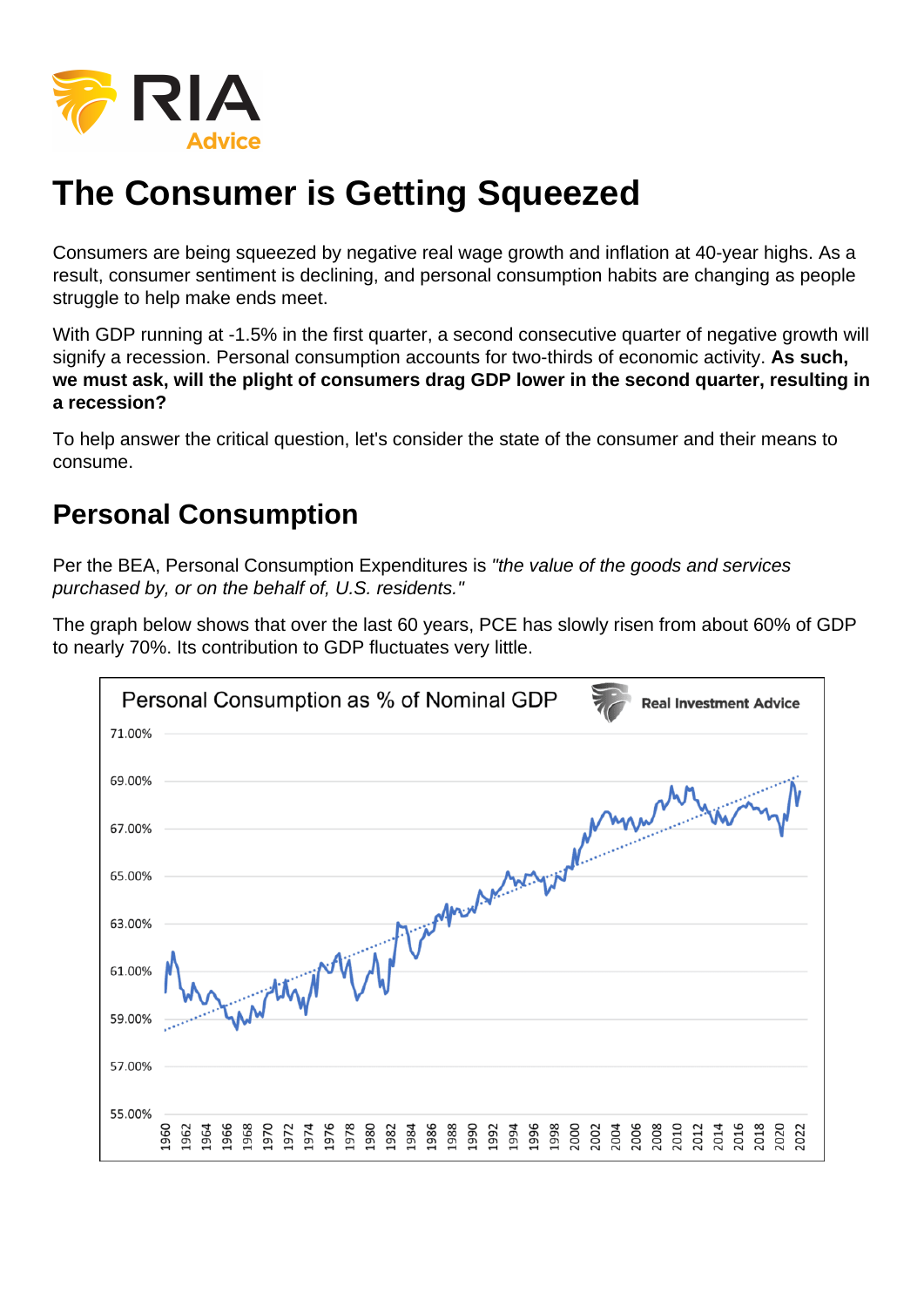The following graph shows that annual changes in PCE and GDP are highly correlated. There has never been an instance where PCE was down for the year, and GDP rose!

#### Consumer Sentiment Surveys

With an appreciation for consumers' outsized role in the economy, let's consider their propensity to consume goods and services.

Are they confident in their financial situation and their expectations for the economy? High levels of confidence lead to high levels of consumption and vice versa.

The first graph below compares the University of Michigan Consumer Sentiment Survey and the Conference Board's Consumer Confidence Index.

The most recent Michigan survey (orange) is well below levels from the spring of 2020, when the economy was shuttered, and unemployment rose to double digits. It is also at levels last seen around the great financial crisis. As they measure it, confidence is currently below readings from the recessions of 1991 and 2001.

The Conference Board's Confidence Index (blue) is slipping, but it does not paint as grim a picture as the Michigan survey.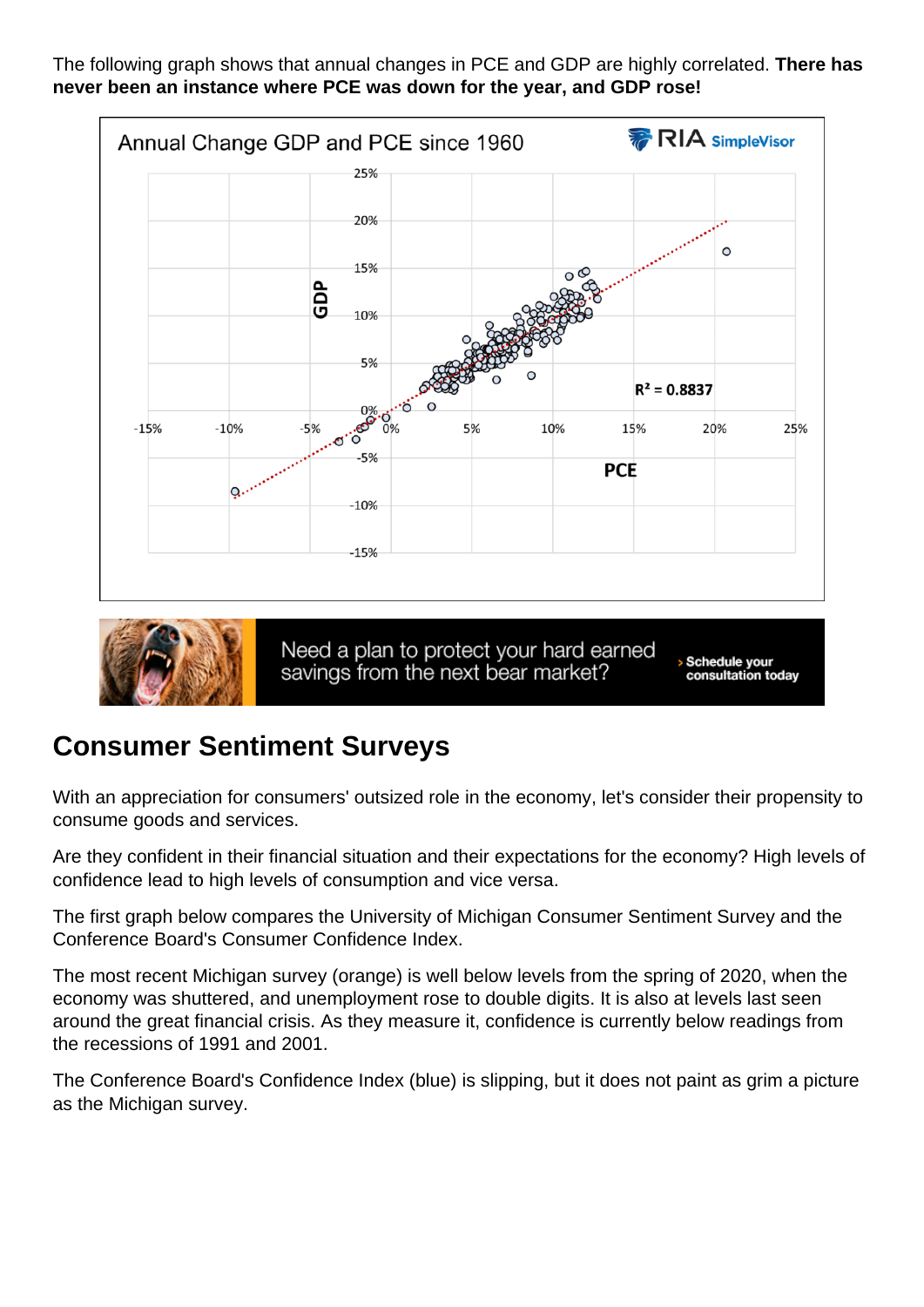The graph above shows that the difference between the two surveys is the most extreme in at least 30 years. The circles highlight the prior three troughs and the current trough. The previous three troughs occurred right before recessions.

The surveys' underlying data and commentary point to high inflation and rising interest rates as the primary culprit for the declining sentiment.

In its most recent report, the Conference Board notes the following: "Indeed, inflation remains top of mind for consumers."

Higher interest rates and soaring house prices are crushing consumer home-buying sentiment. The graph below shows it's currently the worst time to buy a house in the last 30+ years by a long shot.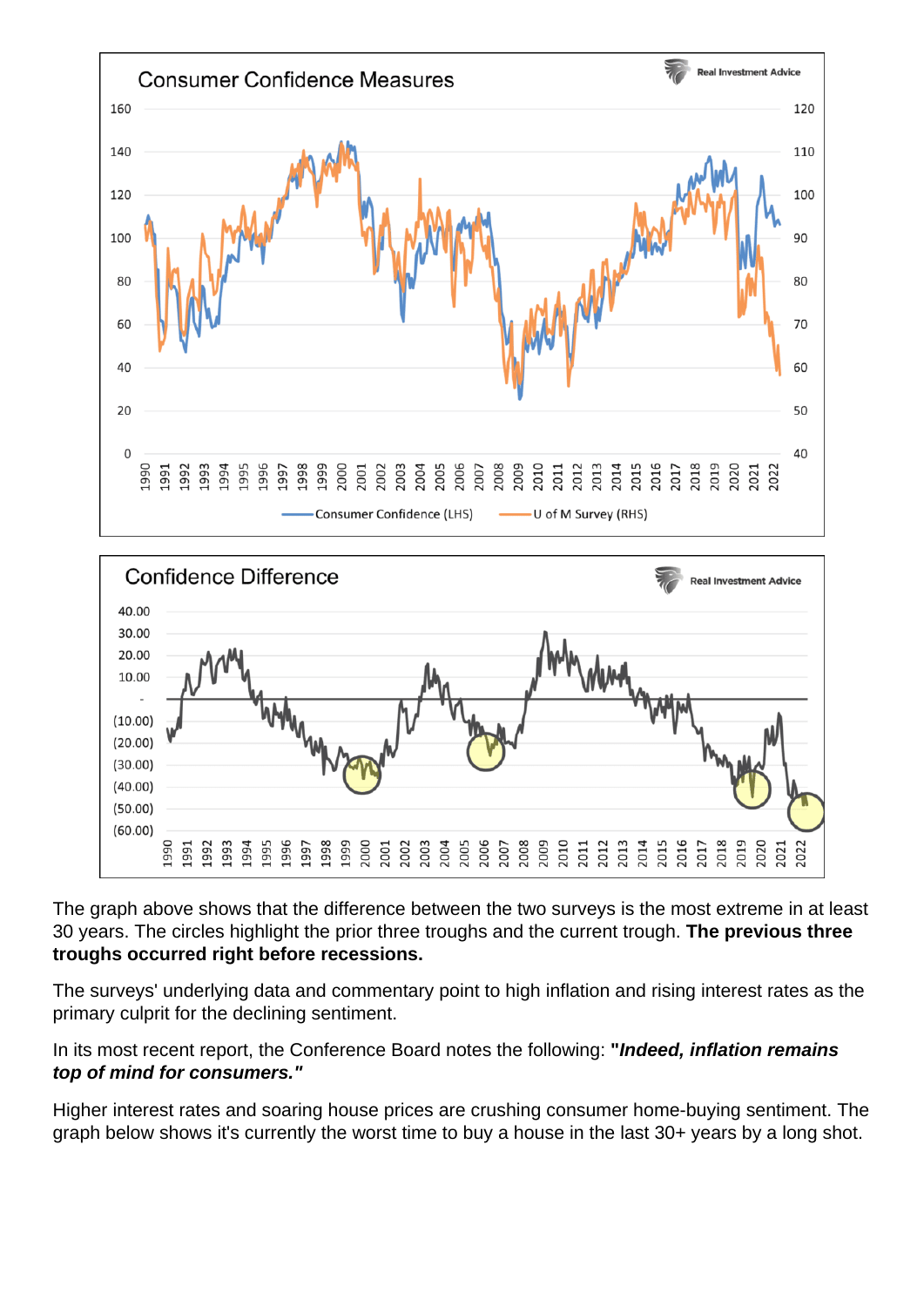Why does this matter?

The National Association of Home Builders (NAHB) estimates that Housing's contribution to GDP generally averages 15-18%. Their study includes residential investment and personal consumption of housing services, including rents.

## Declining Real Wages

Having established that consumer sentiment is declining, we must ask why. As we note in the prior section, inflation and higher interest rates are weighing on consumers' purchasing power.

Inflation is not necessarily bad for consumers if their wages keep up or surpass the inflation rate. Unfortunately, that is not occurring. The graph below shows that real incomes (inflation-adjusted) have fallen for over a year. While nominal wages are increasing, its purchasing power is decreasing. As a result, many consumers can afford less today than yesterday. Consumers are essentially getting pay cuts whether they know it or not.

The two spikes in the graph result from the direct pandemic-related government payments to citizens.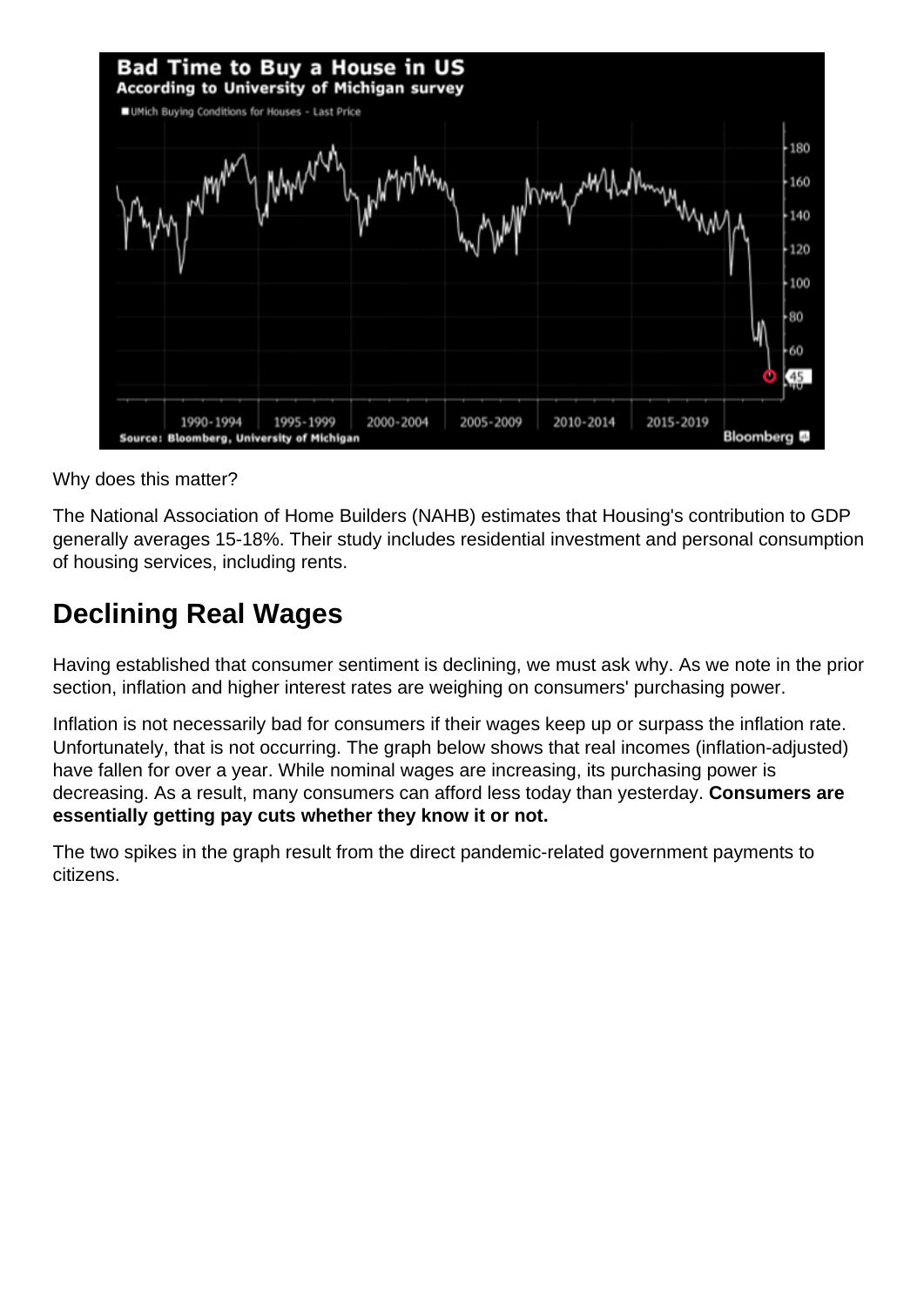The trend in real wages does not bode well for personal consumption. With inflation remaining in the 8% range and wages growing at about 5%, many consumers are losing. The data is worse for the lower and middle classes, which spend most of their money on food, energy, and rent. The prices of which are rising faster than the inflation rate.

The table below shows the difficult choices consumers are being forced to make.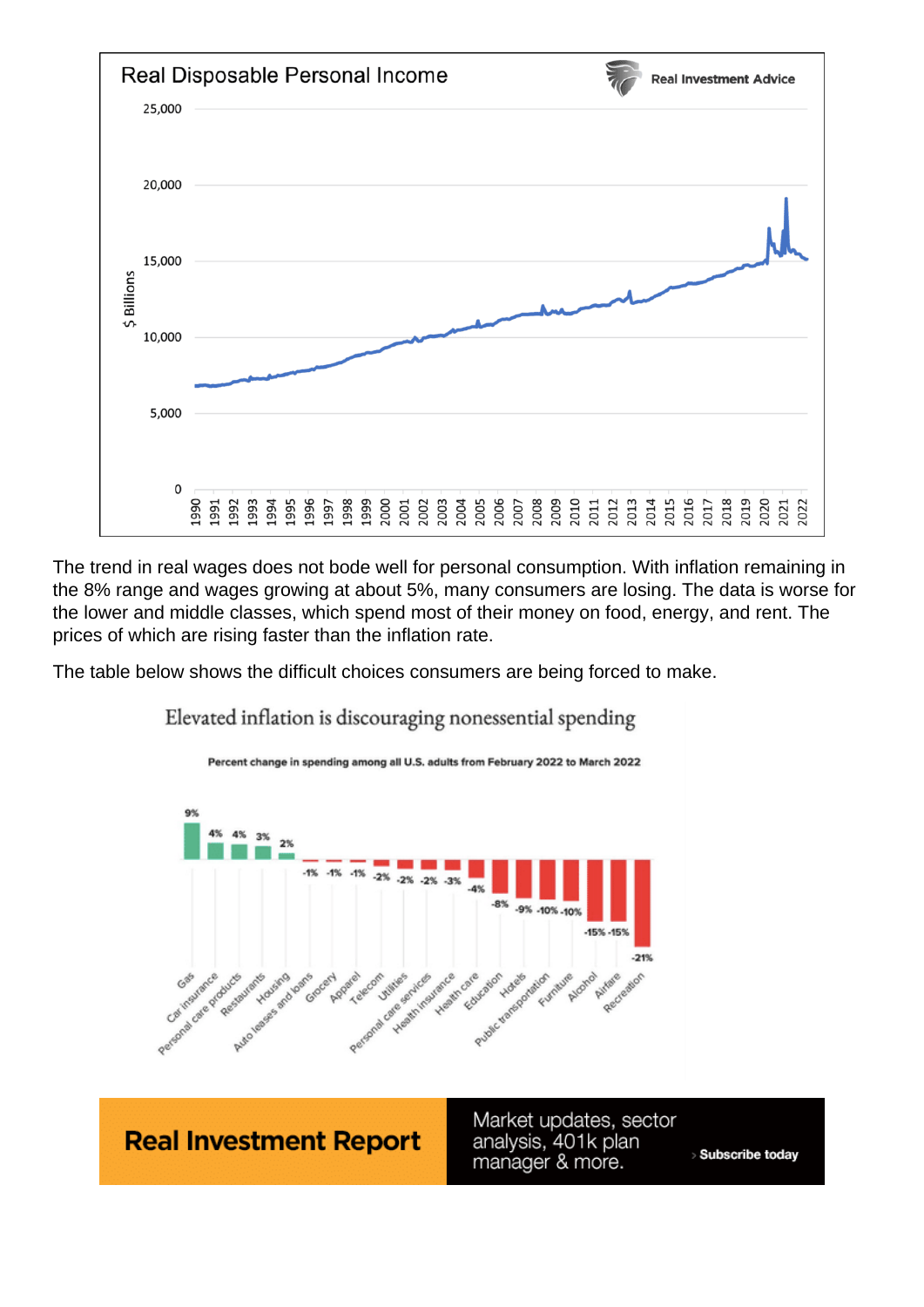## Alternative Monetary Sources for Consumption

Wages drive personal consumption, but other sources of money also contribute to spending.

# Savings

When in need, people draw down on their savings to help. The graph below shows that is exactly what is occurring today. Personal savings are down to eight-year lows as consumers become increasingly reliant on additional sources of funds. Now consider the graph below is not inflationadjusted. A dollar of savings indeed went a lot further in 2014 than today!

Drawing down savings has supported consumption, but many consumers are running out of savings, resulting in less future spending or more debt.

# Going into Debt

Over the last thirty years, consumers have increased their use of credit cards and mortgage refinancing to consume more than they otherwise could have. These two sources of funds may be greatly limited in the future.

The graph below shows the annual change in consumer credit card debt is at a 20-year high. Consumers can continue to borrow, but higher credit card interest rates and larger debt balances will limit future usage.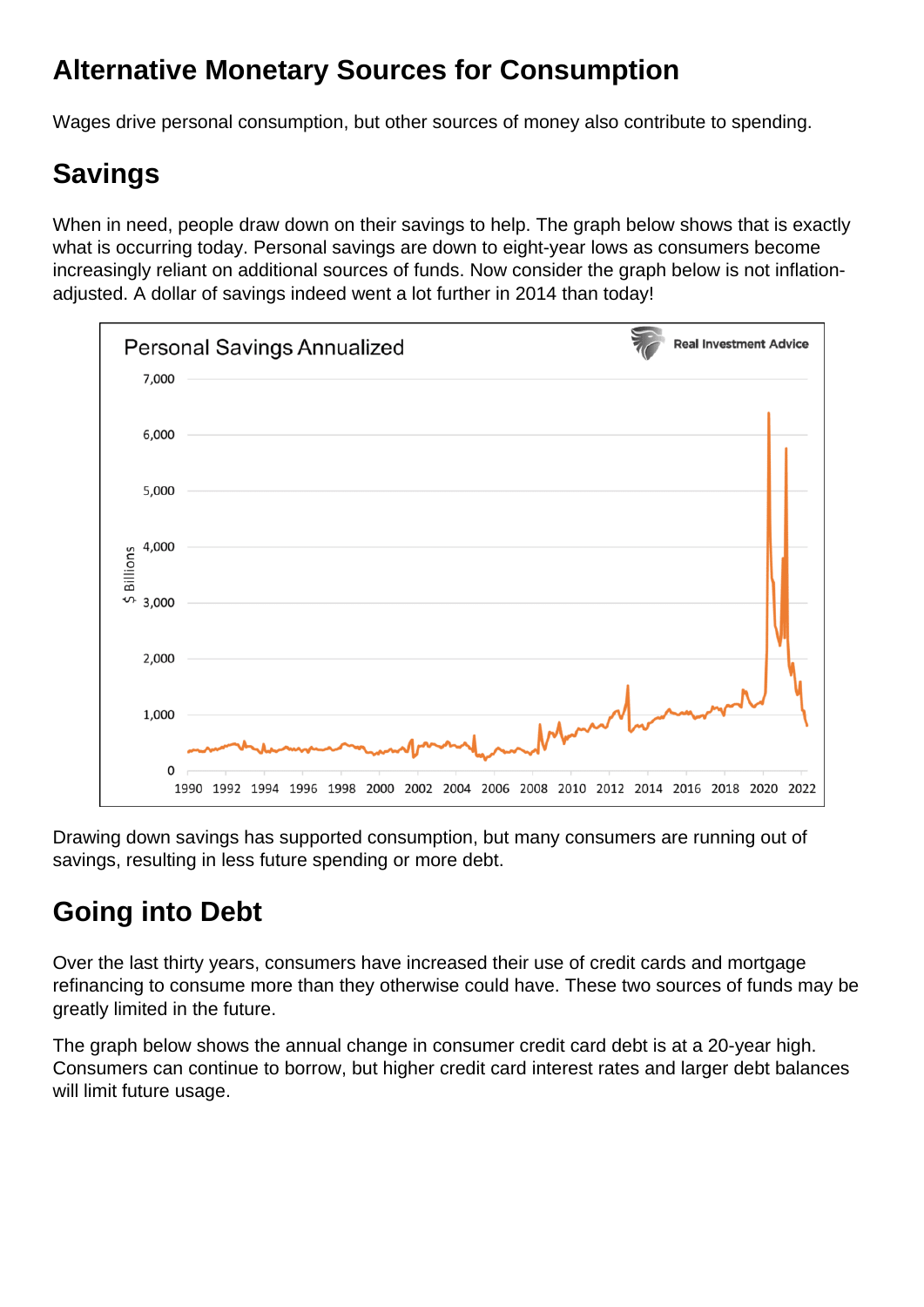The following graph shows that the MBA Refinance Index is at its lowest level in over ten years. This is not surprising, given that mortgage rates are around 5.50%. Unless mortgage rates come down appreciably, we should not expect mortgage cash-out refinancing to be a significant source of funds for consumers.

#### Help from Uncle Sam

The graph below charts government transfer payments. Transfer payments are direct payments from the government to citizens. The two pandemic-related direct checks to citizens in 2020 and 2021 stand out like a sore thumb.